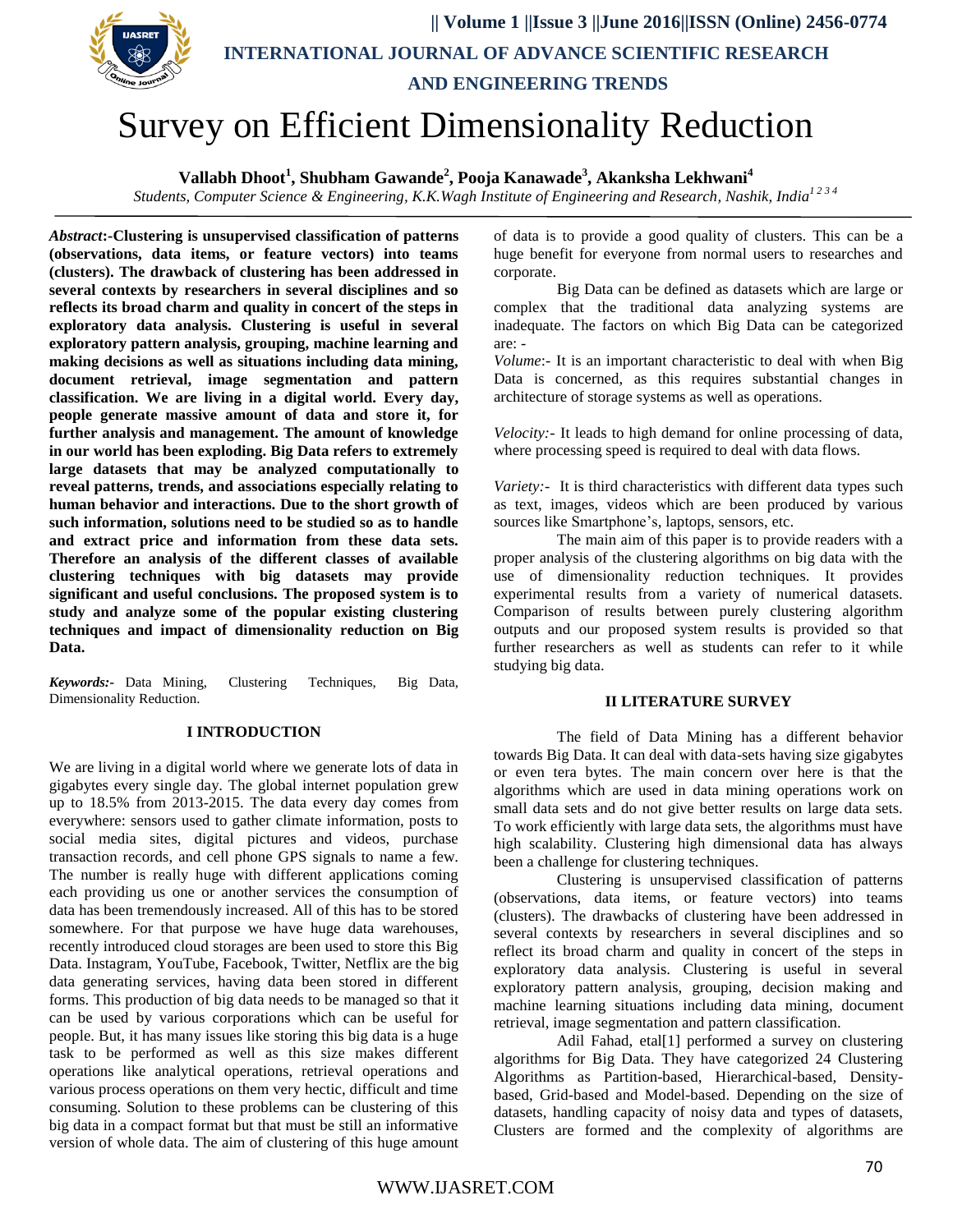

calculated. They concluded that no clustering algorithm performs well for all the evaluation criteria. All the clustering algorithm suffers from Stability problem. MacQueen [7] defined a technique for partitioning N-dimensional population into k-sets, which they named as K-means. They successfully concluded that k-means is computationally feasible and economical and has been a successful implementation for differentiating the data within a class.

S.Nazim presented a comparative review of dimensionality reduction techniques in regard with information visualization. The survey analyzed some DR methods supporting the concept of dimensionality reduction for getting the visualization of information with minimum loss of original information. As, we are dealing with Big Data. The issue of stability of clusters comes into picture. The theories [8] state that k-means does not break down even for arbitrarily large samples of data. The focus is on the behavior of stability of clusters formed by k-means algorithm.K-Means is closely related to principal component analysis [9]. The outcomes subject with regard to effectiveness of the solution obtained from k-means.

Unsupervised dimensionality reduction and unsupervised learning are associated closely [10]. The result provide new perception towards the observed quality of output obtained by PCA-based data reduction.

## **III PROPOSED SOLUTION**

After a vast survey performed in literature [1] [2] and [3] we have studied the results and chosen two clustering techniques. But, still performing clustering on Big Data is an issue. To study and differentiate data is an issue as there are several dimensions and which dimensions are necessary to select creates problem. And with these all reasons we got motivated to study the clustering algorithms and dimensionality reduction process to achieve the following:

To propose a system which performs clustering on numerical data with the study and comparison of clustering algorithms performs dimensionality reduction on the data to reduce noise, dimensions for proper use of it.

Therefore, the proposed paper presents the study of clustering algorithm, their advantages, disadvantages and comparison with proper study and application of dimensionality reduction process its algorithm on big data. The experiment is performed on numerical data sets. Section II provides the review of clustering algorithm from the literature [1]. Section III has the dimensionality reduction method.

## **IV PROPOSED SYSTEM**

As there are so many algorithms. This section shows the different advantages and comparison from literature [1] to be used in this system. Clustering means grouping of similar type of data. We are using Partition – Based algorithm in which data objects are divided into a number of partitions, where each partition represents a cluster and each object must belong to exactly one cluster. The partitioning algorithms are k-means, FCM, kmedoids, PAM, k-modes, CLARA and CLARANS.

k-means classifies a given set of "n" data objects in "k" number of clusters. A centroid is defined for each cluster.

All the data objects are placed in a cluster having centroid nearest (or similar) to that data object. All data objects are bound to clusters based on the new centroids. In each iteration centroids change their location step by step. Centroids move in each iteration. This process is continued until none of the centroid moves. As a result, k clusters are formed having similar data objects.

#### *Algorithm*

*Input-* 'k' number of clusters, 'n' number of objects and their attributes (I have taken co-ordinates).

*Output*- 'k' clusters with similar data objects.

Steps-

- 1. Randomly select "k" initial cluster centers.
- 2. Repeat
	- i. Find the Euclidean distance of each of the centroids (the selected centers) with given data objects.
	- ii. Update the centroid; i.e. associate the given data object to the cluster with minimum Euclidean distance.
- 3. GOTO step 2 if centroid changes, otherwise Stop.

#### *FCM*

Fuzzy C- means is a representative algorithm of fuzzy clustering which is based on K-means concepts to partition dataset into clusters. It is referred to soft clustering which means data objects can be in more than one cluster. These indicate the strength of the association between the data elements and a particular cluster. Fuzzy clustering is a process of assigning of membership levels and then using them to assign data to one or more clusters.

The algorithm attempts to partition a finite collection of 'n' elements  $X = \{X1, X2, \ldots, Xn\}$  into a collection of 'C' fuzzy clusters with respect to some given criterion. The algorithm returns a list of 'C' cluster centers  $C = \{C1, C2, \dots, C\}$  and a partition matrix  $W=$  wij  $\epsilon$  [0,1], i=1,2, ..., n and j=1,2,..,c.

Where each element wij tells the degree to which element Xi belongs to cluster Cj

Avg min  $\sum$  (i=1) $\sum$ (j=1) wij<sup>m</sup> || Xi – Cj||<sup>2</sup>, Wij=(1/ $\sum$ <sup>c</sup> k=1(||Xi- $Cj||/||Xi-Ck||^{(2/m-1)}$ 

The fuzzy C-means algorithm minimizes intra- cluster variance as well. It iteratively searches the cluster centers and updates the memberships of objects. A FUZZY RULE states that the sum of the membership values of a data object to all clusters must be 1. The higher the membership value, the more likely a data object will belong to that cluster.

 $J = \sum^{n} (i=1) \sum^{c} (k=1) \mu^{m}$  ik $|p i - v k|^2$ , Where J=objective function,

n=number of objects, c=number of defined clusters,

*K-Means*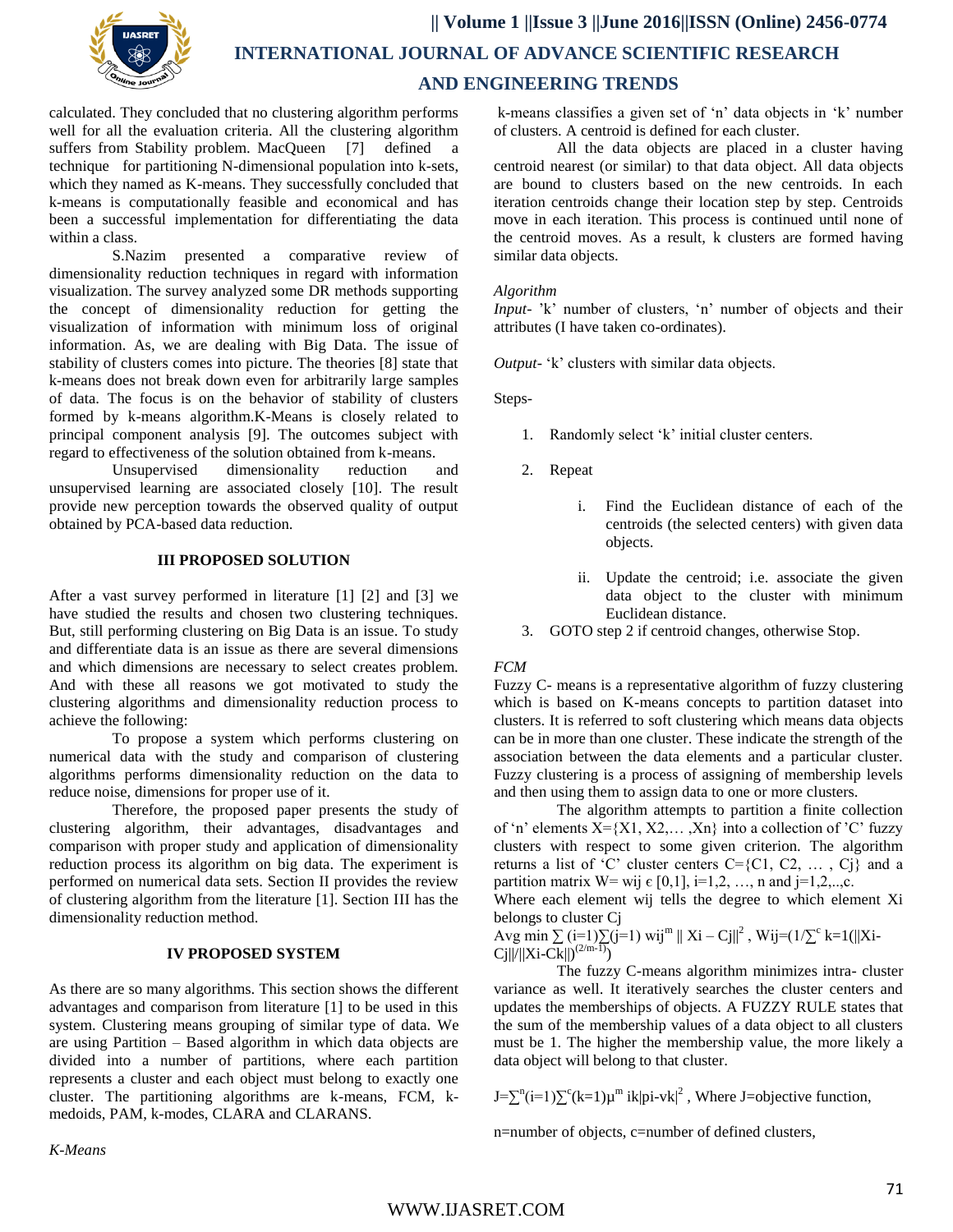

µik=likelihood values by assigning the object i to the cluster k,

m=fuzziness factor (a value<1),

 $|pi-vk|=$ Euclidean distance between i<sup>th</sup> object pi and the  $k<sup>th</sup>$  cluster center.

The centroid of the  $k^{\text{th}}$  cluster:-

 $vk = ((\sum^{n} (i=1)\mu^{m}(ik) \pi i)/(\sum^{n} (i=1)\mu^{m}(ik)))$ 

*Algorithm* 

*Input- 'c'* number of clusters, the fuzzy parameter 'm', initialize the fuzzy partition matrix, and *stop=false.*

*Output-* A list of c cluster centers and a partition matrix are produced.

Steps-

- 1. Do:
- 2. Calculate the cluster centroids and the objective value
- 3. Compute the membership values stored in the matrix.
- 4. If the value of *J* between consecutive iterations is less than the stopping condition, then *stop=true.*
- 5. While(!stop)

TABLE I COMPARISON OF FCM AND K-MEANS

| Parameter                 | <b>FCM</b>             | <b>K-Means</b>         |
|---------------------------|------------------------|------------------------|
| <b>Type of Clustering</b> | <b>Soft Clustering</b> | <b>Hard Clustering</b> |
| <b>Type of Dataset</b>    | <b>Numerical</b>       | Numerical              |
| <b>Size of Dataset</b>    | Large                  | Large                  |
| <b>Input Parameter</b>    | 3                      | 3                      |
| Complexity                | O(n)                   | O(nkd)                 |

The main problem for using these algorithms arises when they are applied on Big Data. Many un-necessary attributes are even considered while the formation of clusters which are irrelevant to the application. So to minimize such irrelevance of clustering algorithms, the dataset can be reduced such that the reduced dataset is as useful and informative as the original one. Moreover when the reduced dataset is passed as input to the clustering algorithms, clusters will be more correctly classified. Dimensionality reduction techniques are one of the solutions of reducing the datasets.

## **V DIMENSIONALITY REDUCTION**

Analyzing Big Data has been a great difficulty with n-number of dimensions (attributes) it adds much more difficulty to study the data. Dimensionality Reduction is the process of reducing random variables which are not that necessary to differentiate data. The whole process is divided into two parts:

## *Feature Selection*

Also known as Variable Selection, Attribute Selection and Variable Subset Selection. It is a process of selecting important features (variables, attributes) for building models. Using feature selection technique we can remove the redundant or irrelevant features from the data without much loss of information.

## *Feature Extraction*

The transformation from high- dimensional data to reduced feature data is called as Feature Extraction. The extracted feature are expected to be relevant information from the given input dataset. There are various algorithms for feature selection and extraction. The main algorithm which will be used to reduce the data will be:

## *Principal Component Analysis (PCA)*

PCA is a statistical method which uses orthogonal transformation (it is linear transformation which doesn"t change even after performing rotation ad reflection operation upon the data) to convert set of observation of possibly correlated attributes into a set of values of unrelated data variables. It identifies patterns and finds patterns to reduce the dimensions of the data with minimal loss of information. The attributes are been converted to Principal attributes which are important and necessary for defining the data.

*Algorithm* 

*Input:* Data

*Output:* Data with only Principal attributes

Steps:

- 1. Perform the orthogonal transformation
- 2. Select the Eigen vectors (Those attributes which are not affected by the above operation) and Eigen values
- 3. Sort the Eigen vectors and Eigen values according to decreasing order.
- 4. Select some subset of Eigen vectors as per their values as Principal Attributes of the data.

Complexity: O  $(p^2n+p^3)$ , where p is the features and n is data points.

The program flow for this project is as follows:

First the preprocessing first the preprocessing is done where three techniques are used to filter out the relevant data from the dataset.

*Zero reduction*: the attribute containing number of zeros more than a predefined threshold is eliminated.

*Mean and variance*: In this technique, the variance is calculated and the attribute having variance less than the predefined threshold is eliminated.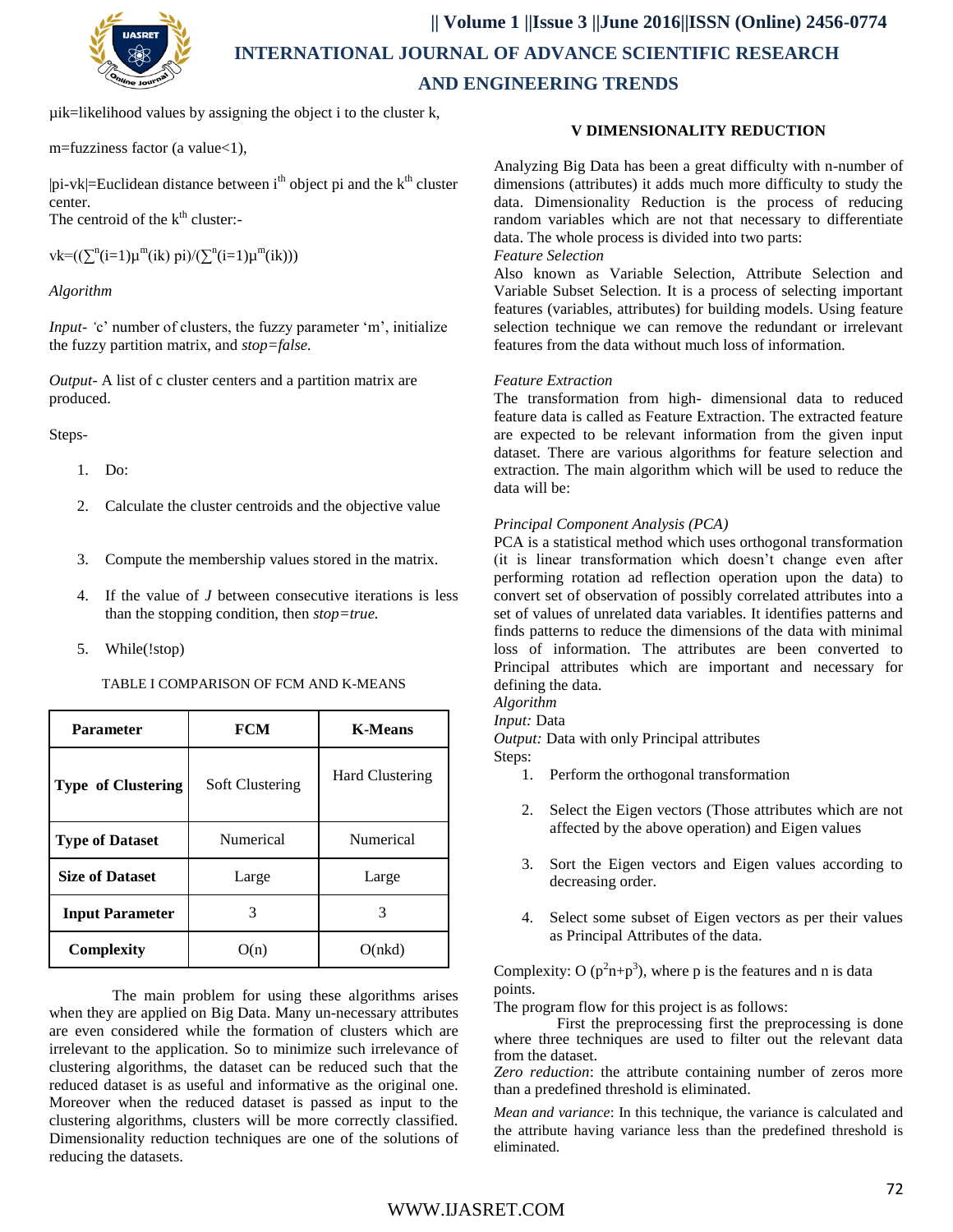



*Figure 1 Flow Diagram*

*Pearson correlation*: In this, similarity between two attributes is calculated using the Pearson correlation formula, and if the similarity is above a predefined threshold the second attribute is eliminated.

Next, the PCA technique of dimensionality reduction is carried out on the filtered dataset. After this, clustering techniques (K-means and FCM) are applied to the reduced dataset.

#### **VI EXPERIMENTAL RESULTS**

This project aims to study the impact of dimensionality reduction on big data. The results show the difference between the performance of pure clustering results and clustering of dimensionally reduced data. In addition to that, the results also show that the data which has been reduced is as much as useful as the original dataset. It can be said that despite of small or reduced size, the new dataset which is reduced using PCA and other preprocessing techniques is as important and useful as the large dataset. To validate these results and the code, different testing strategies can be used. To compare the results, an analysis software is used which gives the results with the help of two classification algorithms: Naïve Bayes and ID3 algorithms. These two algorithms measure the performances of the datasets before and after reduction i.e. analyzing whether after reduction the dataset is informative or not. The results show that after reduction data set can be more correctly classified by clustering algorithms. In addition to this there is reduced error rate and applying dimensionality reduction before clustering improvises the purity of clusters.

The results show that after reduction of dataset the percentage to which the dataset can be correctly clustered and classified is increased whereas the error rate is reduced and with the use of dimensionality reduction techniques in clustering of big data more pure clusters are formed. A standard wine dataset is used which is used as training set for this project. Below are results obtained

| Correctly Classified | Incorrectly Classified                                 | Kappa Statistic | Mean Absolute Frror | <b>RMSE</b>            |
|----------------------|--------------------------------------------------------|-----------------|---------------------|------------------------|
| 164-92.1348%         | 14-7.8652%                                             | 0.8791          | 0.0581              | 0.2202                 |
|                      | Wine dataset classification Accuracy -ID3::            | Show            |                     |                        |
| Correctly Classified | Incorrectly Classified                                 | Kappa Statistic | Mean Absolute Error | <b>RMSE</b>            |
| 163-91.573%          | 15-8.427%                                              | 0.8703          | 0.0562              | 0.237                  |
|                      | Data Reduction classification Accuracy -Naive Bayes :: | Show            |                     |                        |
| Correctly Classified | Incorrectly Classified                                 | Kappa Statistic | Mean Absolute Error |                        |
| 168-94.382%          | 10-5.618%                                              | 0.9147          | 0.0364              |                        |
|                      |                                                        |                 |                     |                        |
|                      | Data Reduction classification Accuracy -ID3 ::         | Show<br>        | Show                |                        |
| Correctly Classified | Incorrectly Classified                                 | Kappa Statistic | Mean Absolute Error | RMSE<br>0.1572<br>RMSF |

|                     |    |               |                    | <b>K-means cluster Purity Without Reduction</b> |                | Show             |
|---------------------|----|---------------|--------------------|-------------------------------------------------|----------------|------------------|
| attribute15         |    |               | 1.0644             | 0.5176                                          | 0.8435         | 2.5148           |
| attribute16         |    |               | 0.7062             | 0.2818                                          | 1.0355         | 0.2296           |
| attribute17         |    |               | 0.3089             | 0.1885                                          | 0.3296         | 0.4064           |
| class               |    |               |                    | 2<br>1                                          | $\overline{2}$ | 1                |
| Clustered Instances |    |               |                    |                                                 |                |                  |
| 0                   | 34 |               | (243)              |                                                 |                |                  |
| 1                   |    |               | 80 (58%)           |                                                 |                |                  |
| 2                   | 25 | $\mathcal{L}$ | 18 <sup>3</sup>    |                                                 |                |                  |
|                     |    |               |                    | <b>K-means cluster Purity With Reduction</b>    |                |                  |
| attribute4          |    |               | 5.0581             | 5.5283                                          | 7.3962         | 3.0866           |
| attribute5          |    |               | 2.6117             | 3.1578                                          | 1.6835         | 2.7854           |
|                     |    |               |                    | attribute6 746.8933 1115.7119                   | 629.8958       | 519.507          |
| attribute7          |    |               | 0.9289             | 1.3639                                          |                | $0.659$ $0.7499$ |
| class               |    |               | 2.0                | 1.0                                             | 3.0            | 2.0              |
| Clustered Instances |    |               |                    |                                                 |                |                  |
| $\circ$             | 59 |               | (33 <sup>8</sup> ) |                                                 |                |                  |
| 1                   | 48 | ŧ             | 278)               |                                                 |                |                  |

Similar results are obtained for another stock market dataset.

 $\overline{2}$ 

71 ( 40%)